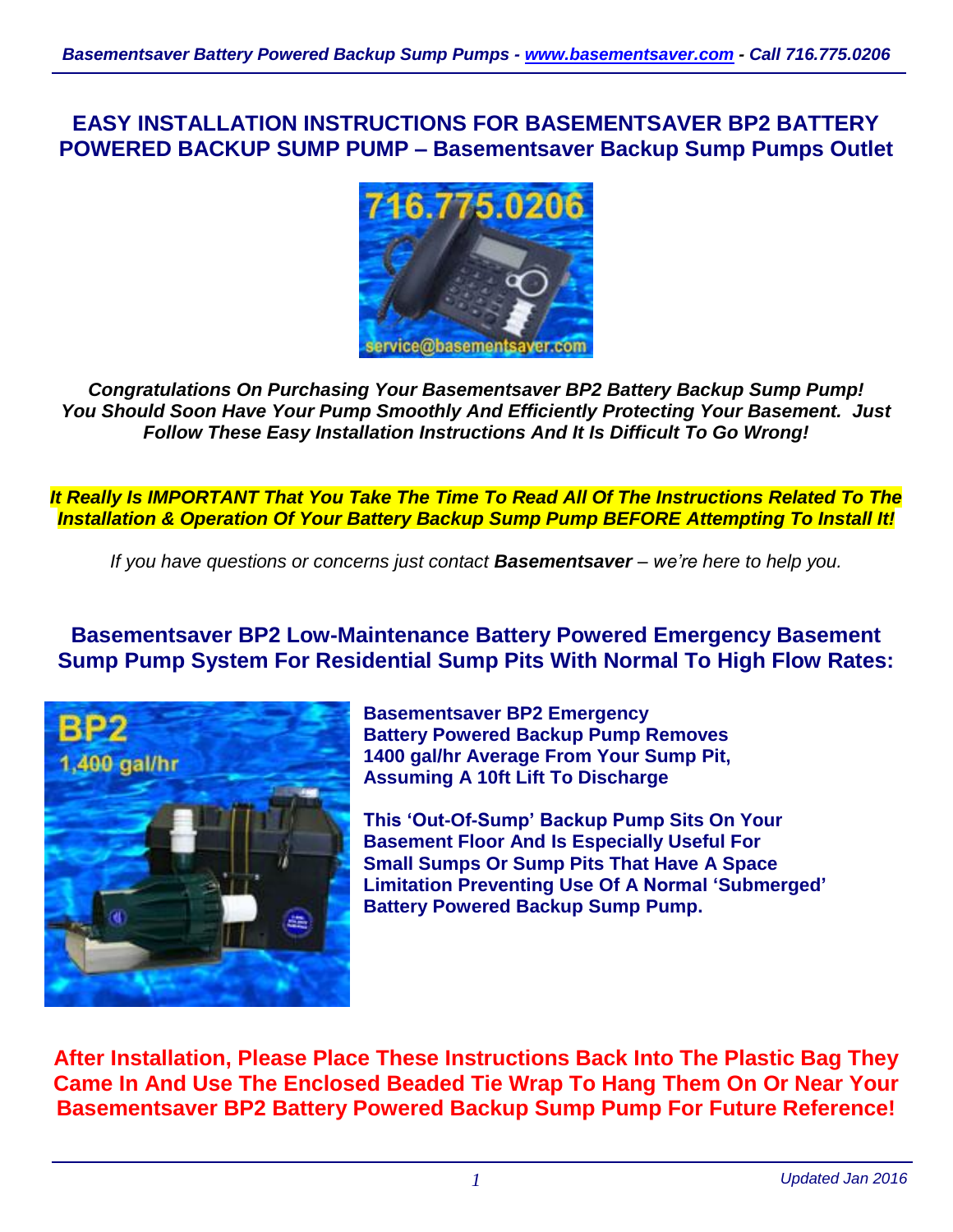# **Basementsaver BP2 Battery Backup Sump Pump Easy Installation Instructions**

**BEFORE** you begin installing your pump, **Please Read ALL Instructions**. The pumping capacity of Your BP2 pump may vary depending upon your specific piping configuration, battery age, and battery capacity.



WARNING ELECTRICAL SHOCK HAZARD Disconnect power before installing or servicing this product. A qualified service person must install and service this product according to applicable electrical and plumbing codes.



**AWARNING EXPLOSION OR FIRE HAZARD** Do not use this product with flammable liquids. Do not install in hazardous locations as defined by National Electrical Code, ANSI/NFPA 70.

Failure to follow these precautions could result in serious injury or death. Replace product immediately if switch cable becomes damaged or severed. Keep these instructions with warranty after installation. This product must be installed in accordance with National Electric Code, ANSI/NFPA 70 so as to prevent moisture from entering or accumulating within boxes, conduit bodies, fittings, float housing, or cable.

### **If You Have Questions:**

If you have any questions visit **[www.basementsaver.com](http://www.basementsaver.com/) or** e-mail **[service@basementsaver.com](mailto:service@basementsaver.com)** with your question **or** call 716.775.0206 for help. Customer Support Hours Are 9am-5pm EST, Mon – Fri (Excluding Holidays)



# **Basementsaver BP2 Backup Sump Pump Specifications:**

| <b>Specifications</b>                                                                                      |                                                                       | <b>Physical Size:</b>                                |  |
|------------------------------------------------------------------------------------------------------------|-----------------------------------------------------------------------|------------------------------------------------------|--|
| Pump Motor:                                                                                                | 12 VDC, 21 Amps                                                       | Pump Length: 7.5" Width: 6" Height: 6"               |  |
| <b>Battery Charger:</b>                                                                                    | 1.0 AH @ 12 VDC, 0.4 Amp Load                                         | Battery case L: 17", W: 9-1/2", H: 11"               |  |
| <b>Charger Service:</b>                                                                                    | 120 VAC, 60 HZ, GFCI Outlet                                           | Pump weight: (without battery): 12 Lb                |  |
| Float Switch:                                                                                              | Vertical Style, with mounting clamp                                   | Total shipping weight: 22 Lbs.                       |  |
| Water Alarm:                                                                                               | Integrated                                                            | 1-1/4" PVC Connection                                |  |
| <b>Battery Requirements:</b>                                                                               | 12 Volt Marine deep cycle or Sealed Lead acid, Size 27 (NOT Included) |                                                      |  |
| Basementsaver BCC Optional Extra battery case is available to double pumping time at the same pumping rate |                                                                       |                                                      |  |
| <b>Flow Rates:</b>                                                                                         |                                                                       | <b>Pumping Times:</b>                                |  |
| At 5 feet                                                                                                  | 1800 Gallons Per Hour                                                 | Using Marine Deep Cycle Battery/15 second cycles     |  |
| At 10 feet                                                                                                 | 1400 Gallons Per Hour                                                 | At 1 minute intervals<br>12 Hours                    |  |
| Do not exceed 15 feet total lift; pumping capacity will be reduced**                                       |                                                                       | At 5 minute intervals<br>48 Hours                    |  |
| Note: You May Use 2 Batteries To Double Your Pumping Time                                                  |                                                                       | At 15 minute intervals<br>96 Hours                   |  |
| <b>Included Parts:</b>                                                                                     |                                                                       |                                                      |  |
| Motorized Pump Unit with stainless steel mounting bracket                                                  |                                                                       | One-Way Foot Valve, screen, and female reducer       |  |
| Battery Case with Cover and Charger                                                                        |                                                                       | PVC Tee Connector with elbow and 2 adapters          |  |
| Vertical Switch to activate pump (pre-wired) and (1) large metal clamp                                     |                                                                       | <b>Extension Cord</b>                                |  |
| (3) Cable ties, (3) Smaller Hose Clamps, (1) 90° PVC Elbow & Coupling                                      |                                                                       | Flexible Discharge Hose: 4 Feet                      |  |
| Installation Instructions; safety specifications                                                           |                                                                       | Rigid PVC Pipe: (2) pieces 12"; (1) piece 6" Long    |  |
| <b>Additional Parts &amp; Supplies Needed:</b>                                                             |                                                                       | <b>Tools Needed:</b>                                 |  |
| Check valve for primary pump (existing?)                                                                   |                                                                       | Hand saw and/or PVC cutting tool                     |  |
| PVC Primer and Cement (small cans) for PVC connections                                                     |                                                                       | Phillips and slotted screwdrivers                    |  |
| Teflon Tape or Pipe Sealant (Dope) for threaded connections                                                |                                                                       | Utility knife, tape measure, large adjustable pliers |  |
| Deep cycle Marine, Lead Acid, Gel, or AGM Battery (Purchase Locally!)                                      |                                                                       |                                                      |  |

# **Next, Please Record Your Battery Backup Sump Pump Information Below:**

**Model No. BP2 Serial No: \_\_\_\_\_\_\_\_\_\_\_\_\_\_\_\_\_\_\_\_\_\_\_\_\_\_\_\_\_\_ Installation Date: \_\_\_\_\_\_\_\_\_\_\_\_**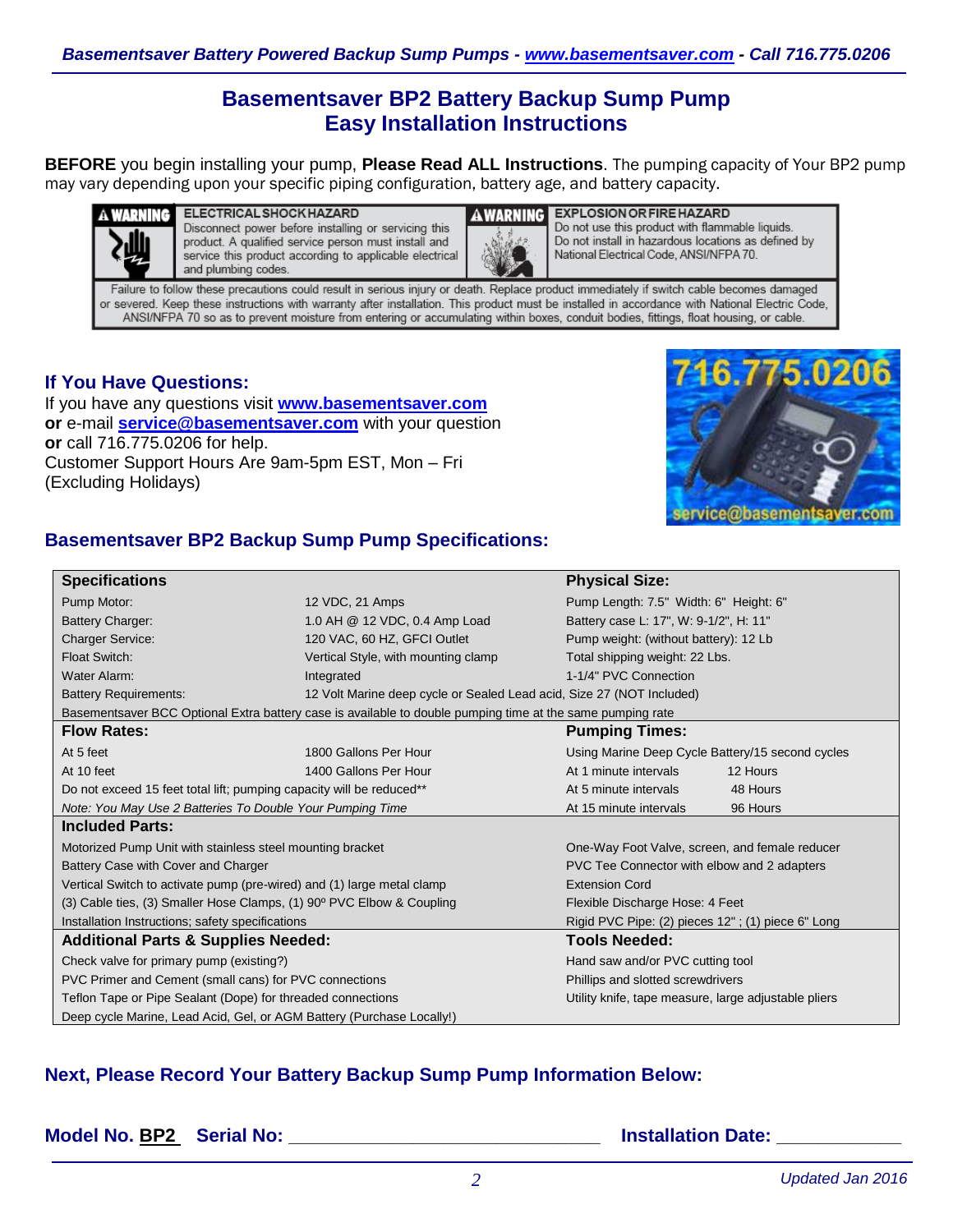# **Basementsaver BP2 Battery Powered Backup Sump Pump Step By Step Installation Instructions**

**NOTE:**The **Basementsaver BP2 Backup Pump** Is Designed NOT To Be Submersed. The pump sits above your basement sump pit and draws water out through a submerged suction pipe when activated by a rising water level. This pump is therefore especially useful when Your sump pit space is limited:



# **Step 1 - Place The BP2 Pump Unit On The Floor Beside Your Basement Sump**

Remove all packaging and materials and hang all wires over the side and out of the battery box. Decide which way the battery box will face with respect to the pump motor/bracket. There are positioning holes on one long side as well as one short side of battery box for attaching the Stainless Steel mounting bracket. Use the two Stainless Steel screws and nuts provided and attach bracket to battery box so that the bracket sits on the floor and can be positioned next to the sump, as shown. Position battery box and pump in final position on the floor close to the sump pit, as shown.

Insert the battery (not included) to stabilize the unit but **do not connect any wires** to the terminals yet.

### **Step 2 - Disconnect Your Primary Sump Pump:**

Unplug your primary (ac) sump pump and it's discharge pipe. *A high quality, fully functioning check valve MUST be present above the main pump and below the* **BP2 Backup Pump** discharge Y connection. Without it, the BP2 Backup Pump will not operate properly, and it may recycle water down through your main pump and back into your sump. A *removable type check valve* is recommended, in order to service the main pump in the future without disconnecting the backup pump.

### **Step 3 - Install The Backup Pump Suction Pipe:**

Prime & cement the foot valve together and then glue the narrow end of the 19"long PVC pipe supplied with the BP2 pump unit (photo) - *Allow time to dry. Don't cement any more sections until you verify all positioning of pipes.*

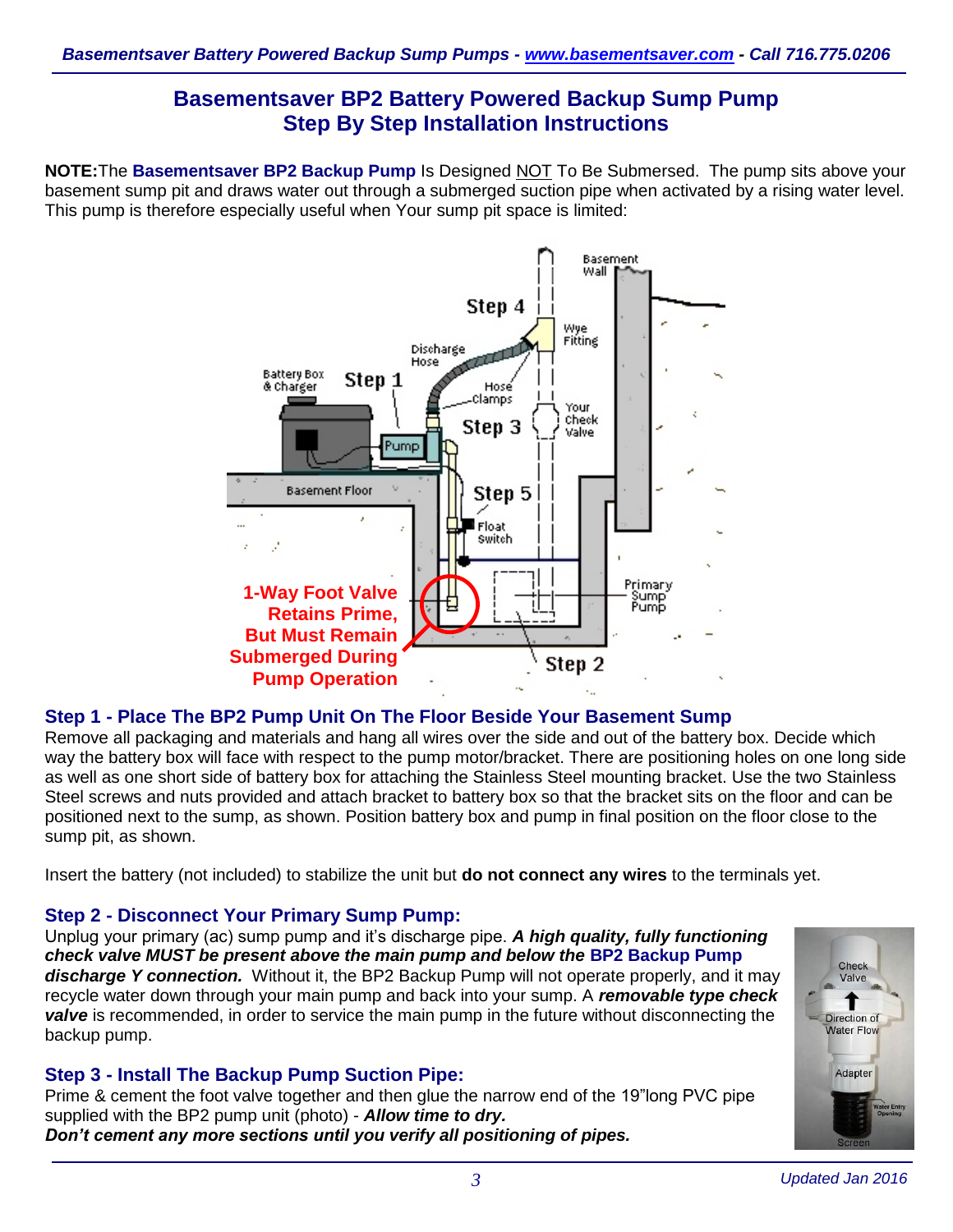Measure the vertical distance from the pump inlet fitting to approximately 2 - 4 inches from the bottom of your sump pit. Use the supplied coupling to connect a second piece of the PVC pipe to the first section with the foot valve attached. Trim or add pipe as needed, and connect the supplied 90° elbow.

Use the last piece of rigid PVC pipe for the horizontal section (cut to fit if required), and push it into the socket fitting on the pump suction inlet. Once all sections are correctly positioned; disassemble, prime, and cement all joints.

Make sure the foot valve is not resting in mud or against the bottom of the sump; set it 2 - 4 inches above the bottom so it won't pick up debris, stones, etc. **Make Sure The Foot Valve Will Remain Submerged During Operation Of The Pump (The Foot Valve Will Keep The Suction Line Full & Maintain Prime, Even If Your Sump Pit Water Evaporates).** This is a good time to clean out the pit and remove any foreign objects or debris.

### **Step 4 - Install The Discharge Pipe:**

Assemble the Tee fitting to the black elbow (see photo at right). Use PTFE tape or pipe sealant and screw elbow in securely. Locate the assembled Tee fitting into the *existing discharge pipe of your main sump pump*, choosing a point high above your *existing check valve*. To determine the proper position of the tee, place the flexible backup pump discharge hose so that it runs from the pump to the Tee without kinks or sharp bends.



If the main pipe line is 1-1/4" PVC use the white PVC bushing adapters provided and glue into the Tee fitting. If these are not needed, set them aside. Once you have located

the Tee position, carefully, and as squarely as possible, cut and remove a 2" section from your main pump discharge pipe. Prime, glue, and insert the Tee fitting into position on the main pump discharge pipe and allow time to dry completely.

While drying, you may attach the flexible hose to the pump discharge connection and do the same at the Tee fitting by attaching the hose to the black barbed hose connector. Secure the hose at both ends using the stainless steel hose clamps provided. A third hose clamp (included) may be needed at the connection to the pump. Place them close together and tighten them securely.

### **Step 5 – Install The Backup Pump Float Switch:**

Attach the vertical float switch to the side of the suction pipe using the largest hose clamp provided. The float should be positioned in its fully down position just above the "normal primary pump" level. Slide the float up the rod by hand to simulate a normal response to high water and confirm the location of the "high" level. The float will need to rise to the top of the rod to turn the pump on and all the way down to the bottom of the rod to turn the pump off. If necessary, you may move the rubber stopper on the bottom of the rod up to a new position for an earlier shut-off.

Make sure the pump will come on before the float reaches the top of the pit so water never reaches the floor. It should turn off before the water drops down below the foot valve so air does not enter the system and break the suction prime. If the pump needs to re-prime itself the next time it runs, it can take several minutes. After following the start-up procedures below, you may have to make some minor adjustments to the float to assure proper operation. Re-adjust floats on both pumps, if necessary**.**

**The BP2 Suction And Discharge Line Must Remain Full Of Water For Correct Operation! Make Sure That Both Your Primary Sump Pump And Your BP2 Backup Pump Cannot Drop The Sump Pit Water Level Down Below The BP2 Backup Pump Foot Valve Intake – You May Need To Adjust The Primary Pump / Float Or The BP2 Backup Pump Float To Prevent This Occurring.**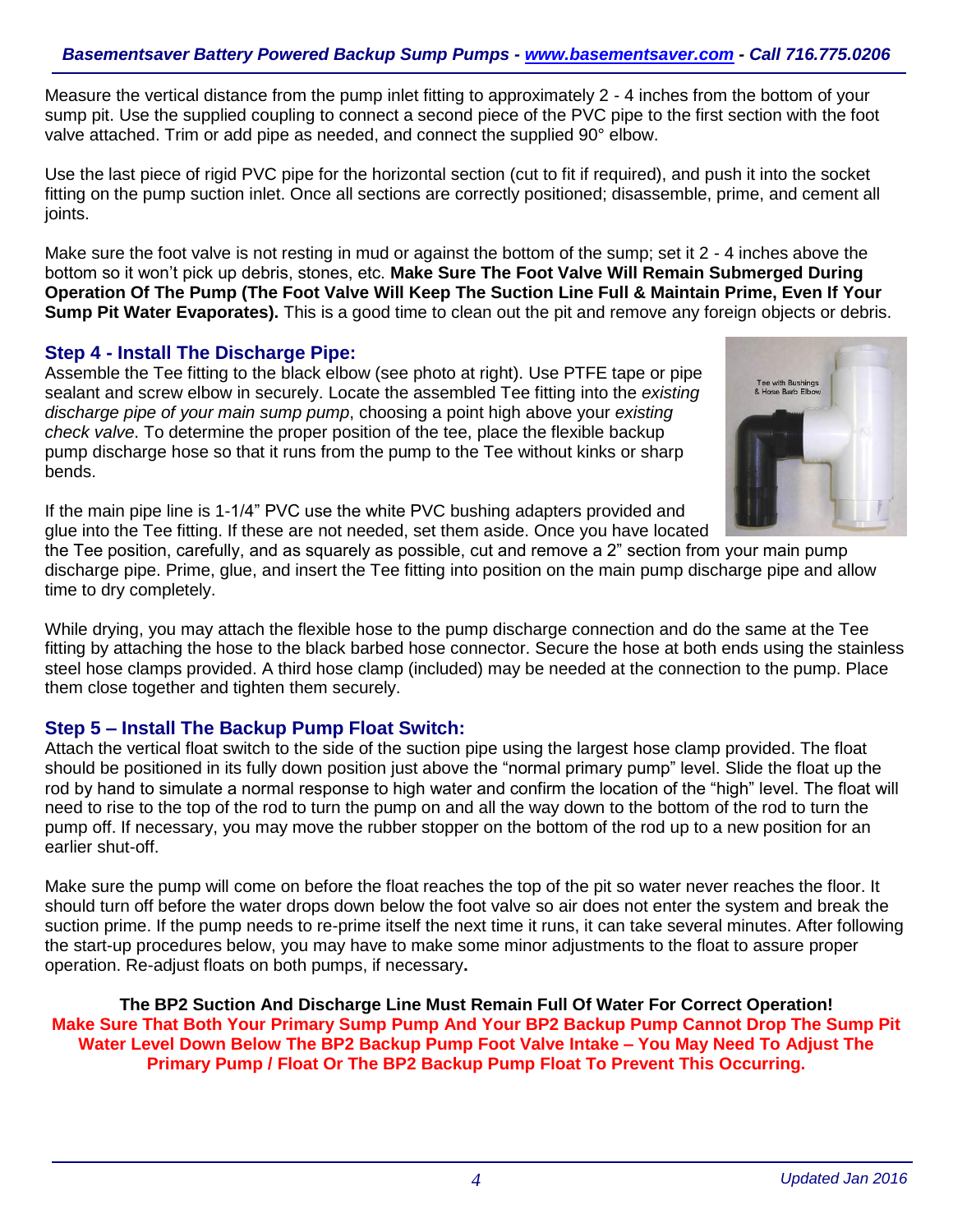# **Basementsaver BP2 Battery Powered Backup Sump Pump Start-Up And Operation Instructions**

### **1. Start Up Procedure:**

*If you feel unsure about any of the following procedure we advise that you consult with a licensed electrician.* Connect all Red (+) Pos wires from charger and pump motor together to positive (+) battery terminal. Connect all Black (-) Neg wires from charger and pump motor together to negative (-) battery terminal using wing nuts on terminals. Tighten securely. Plug charger into a GFCI protected wall outlet using the supplied extension cord. *Now plug your primary sump pump back into the wall outlet!*



**NOTE:** If connecting a second battery using the optional "BCC Dual Battery Case", all the Red Wires go to the Positive (+)

Terminals and all the Black Wires go to the Negative Terminals. Connect the proper-colored wire to each terminal of the first battery and "jump" to the matching terminals of the second battery using the wires that came with the BCC Dual Battery Case. This keeps the batteries in "parallel" and allows the charger to maintain both batteries.

**IMPORTANT:** Fill the sump with water from a hose if needed to test for proper installation. Lift the primary sump pump float by hand and operate the pump for approximately 10 seconds. Do this 2 or 3 times to sufficiently prime the backup pump with sump water, and to purge out any trapped air.

Verify that all joints are sealed, then unplug the primary pump and refill the sump pit with water. You may simulate the rising water by lifting the float by hand, but don't empty the pit and lose the prime. Confirm that the location and position of the backup pump float is correct and moves freely. Raise the backup pump float to reach the desired "high level" which will begin the pumping before the water reaches the top of the sump pit. Confirm that the float shuts the pump off when returned to the "low level" before the water surface is below the bottom of the foot valve. Repair any leaks now during this process.

**Battery Charging:** A new battery, or one that's discharged, may take 24-36 hours to fully charge. A red light on the charger means that it is receiving power from the wall outlet. A vellow light indicates a battery charging. A green light indicates 'float mode', with the battery fully charged.

**NOTE**: It is normal for the charger to feel warm to the touch and hum slightly.

# **DON'T FORGET TO PLUG YOUR PRIMARY SUMP PUMP BACK IN WHEN YOU ARE FINISHED!!**

# **2. Water Alarm:**

The water alarm buzzer is activated at the same time that the backup pump activates, to warn you of the high water situation. It will sound each time the backup pump runs, and turn off at the end of each cycle. There is a wiring connection inside the junction box on the side of the large battery case, which can be disconnected to prevent the alarm sounding. Remove the four screws from the small junction box and remove the thin, red alarm wire from terminal block to silence the alarm.

# **3. Maintenance Procedures:**

*Every 3 months* lift the backup pump float by hand and confirm pump operation and water removal. Confirm that the float is allowed to move freely and hits no obstacles. Check the battery age and charger status lights. This is an automatic charger; no adjustments or maintenance are required.